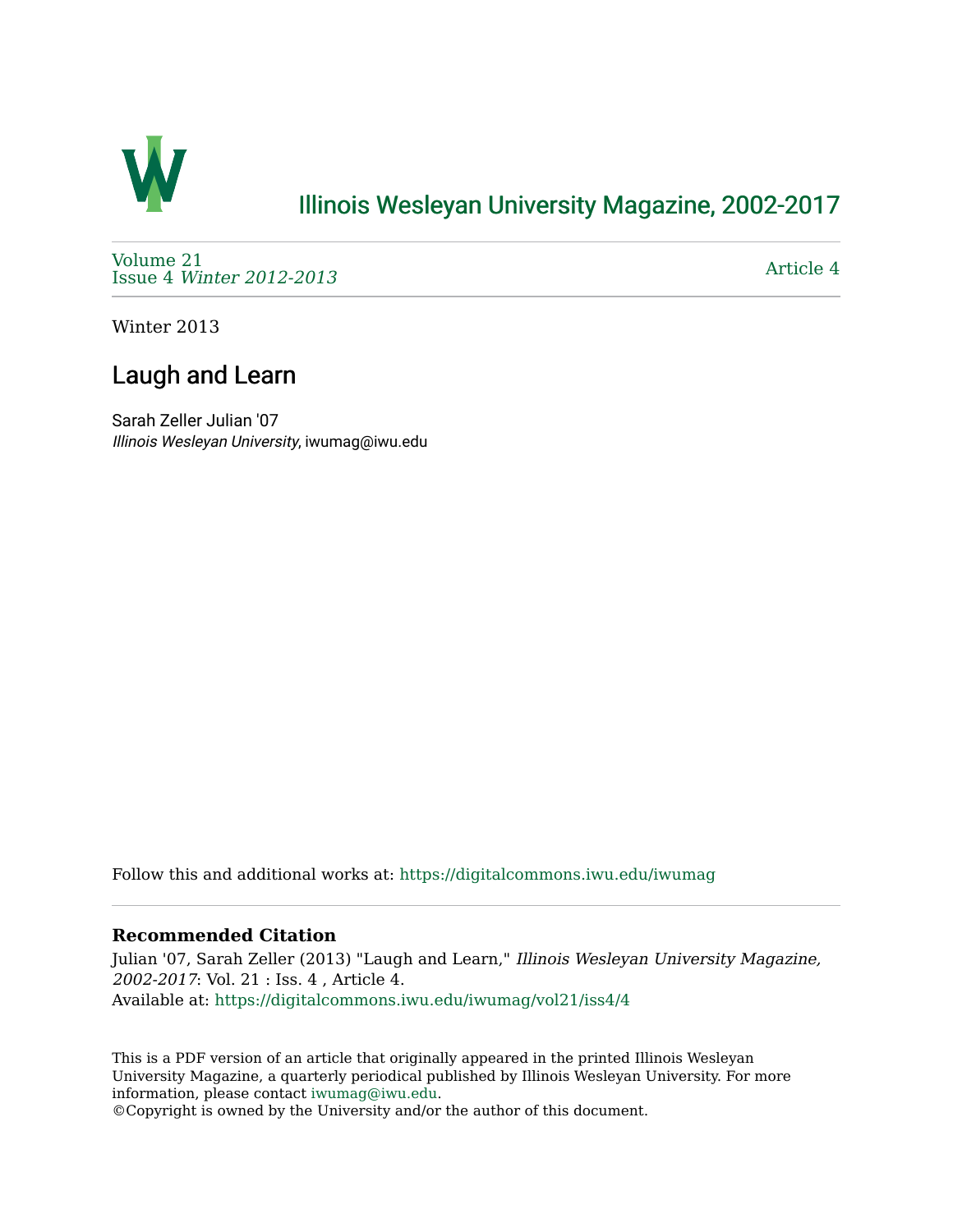

#### **Brooke Trantor '11 pursues a lifelong dream as a student in the legendary Second City improv troupe's Hollywood conservatory.**

#### **By SARAH (ZELLER) JULIAN '07**

Devoting your life to comedy takes a serious amount of work. That's what Brooke Trantor '11, found when she moved to Los Angeles and jumped headfirst into an acting career one year ago.

This winter, the IWU acting major will graduate from Second City Hollywood's Conservatory, where she has studied improvisational and sketch comedy in addition to working as a producer, intern, house manager and box office employee.

Launched in Chicago's Old Town neighborhood in 1959, the legendary Second City improv group has expanded to L.A. and Toronto. Its alumni constitute an A-list of comedians, including John Belushi, Mike Myers, Stephen Colbert, Julia Louis-Dreyfus and Tina Fey. It has also established training centers taught by improv pros, many who are current Second City performers. Trantor successfully auditioned for the L.A. training center's conservatory, which offers advanced study in ensemble improvisation.

"There is nothing else for me," she says of acting. "This has always been my whole life, but it is so incredibly hard." In addition to her many roles at Second City, Trantor works six to seven days a week as a waitress. "It's definitely humbling, and I hope to always be humbled," she says. "To really ride the ride out here and start from nothing — I hope never to lose it."

For Trantor, acting has been a lifelong pursuit. She first became involved in theatre at age 3 with encouragement from her mother. "My parents saw how insanely dramatic I was as a child and thought I had to find a creative way to deal with it," she says. "I knew at a very young age that that's where I was supposed to be."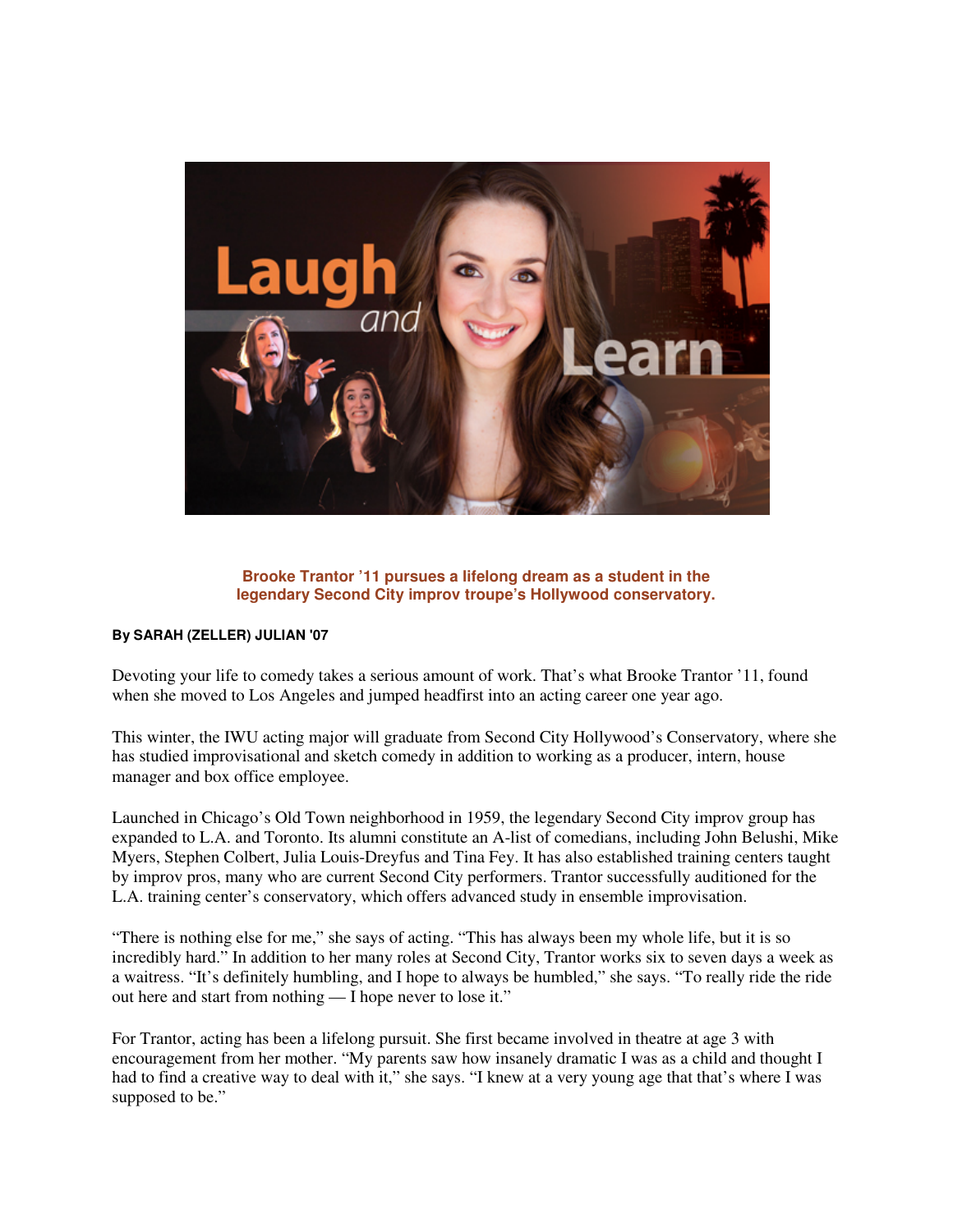As a junior high school student, she was already involved with a community theatre in her hometown of Quincy, Ill., when a new director was hired. Dominic Cattero, who graduated from IWU in 2003, helped pique her interest both in improv comedy and in Illinois Wesleyan's School of Theatre Arts. Improv classes with Cattero were "seriously the best thing that's ever happened to me," she says. "Growing up in the theatre world, I was concerned about what people thought about my performances. Improv is an art form where you have to let that go."

Improv has had a profound impact on Trantor. "Improvisation is an unbelievably freeing discipline of theatre," Cattero says. "A group of people come together to entirely create a piece of art in an instant. The art lies in the full creation of all elements and the ability to sacrifice one's own self on behalf of the troupe itself, among many other things.



**Trantor has her photo snapped at the Hollywood Walk of Fame.**

The experience forced Trantor to stop taking herself so seriously, she says, recalling one class in particular. "(Cattero) demanded that I go on stage and cluck around like a chicken. As a 12-year-old, you want to be cool and want to be liked. I was so embarrassed, and I started crying. He just said, 'I know you can do this.' It was this moment when I realized it didn't matter, that life was about having fun."

Today, Trantor looks up to others who have come to that same realization. The late Gilda Radner — an original*Saturday Night Live* cast member and a Second City graduate — is one of those inspirations. "There was a woman, a beautiful woman, who was not afraid to be ugly on stage and portray characters — she's a huge idol in my eyes. I always think of her and her boldness and absolute confidence and dismissal of fear."

IWU's School of Theatre Arts gave her confidence to pursue her passions, Trantor says. "Wesleyan is an amazing school and one that I'll be proud of forever. I was always supported in decisions I was making and hard times I was going through, by friends and especially by the staff. That's the greatest part of Theatre Arts; they're working professionals who know what it's like. They've been there; they have so much not only book knowledge, but life knowledge to give you."

Being at IWU also allowed Trantor the opportunity to participate in Jm7\*, a campus improv troupe that she eventually led. The rigorous schedule — improv rehearsal up to four times a week, teaching improv classes and performing shows — prepared her for her busy life as an alumna. "It was a lot of prep, but it was so much fun," she says. "It was never a chore to go."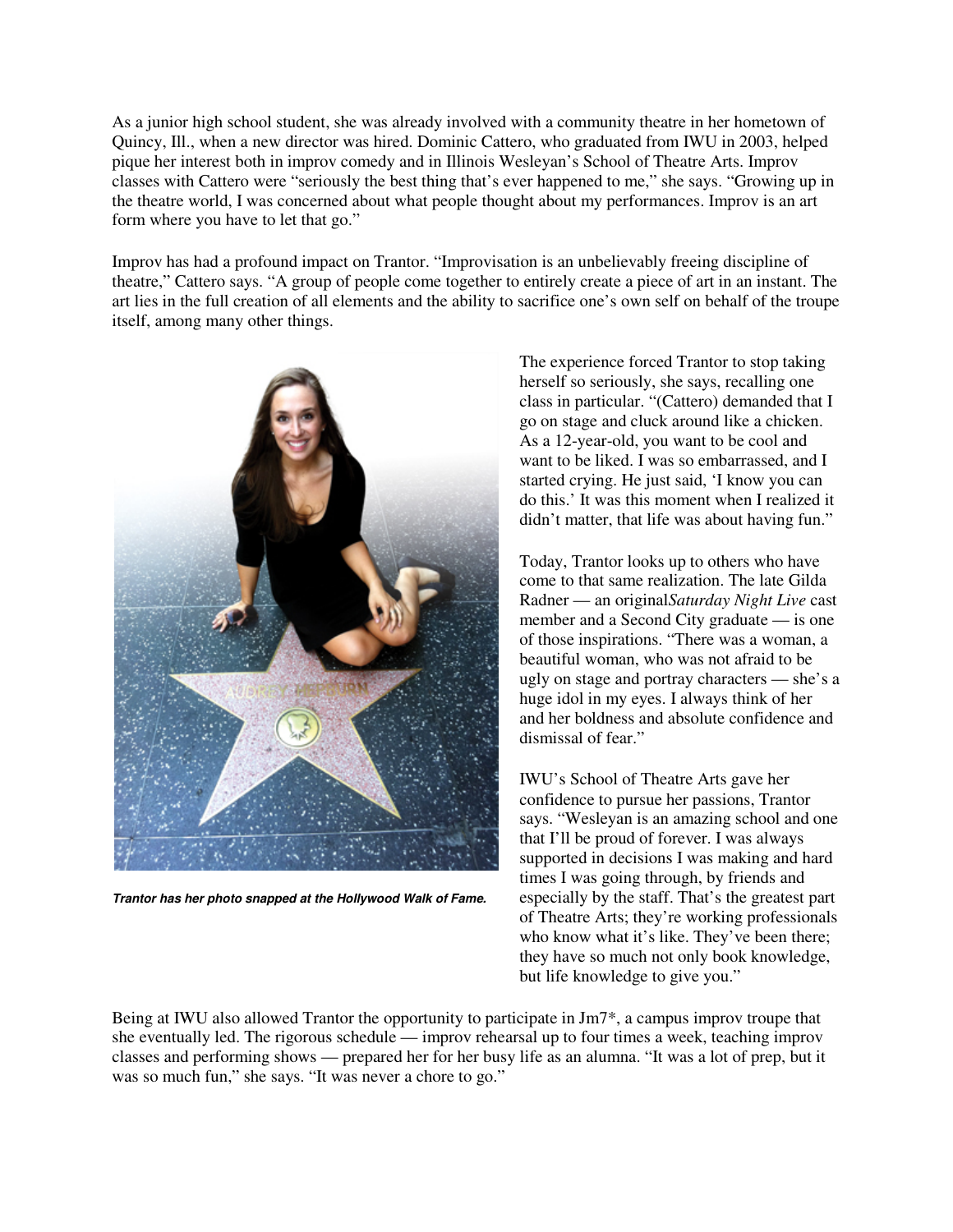Assistant Professor of Theatre Arts Scott Susong believes that Trantor "is doing what it takes" to build her career. "Pursing a professional career as an actor is difficult and demands huge risks in order to reap big rewards. She moved to California without anyone other than some alumni connections, a sublet and the tenacity of purpose it takes to make it. She has navigated her first couple of years out of school with grace and dignity and is really beginning to make a name for herself in the sketch comedy and improv world."

Although making it big in Hollywood may seem to be a long shot, Susong says that isn't always so. "So many people dwell on the impossibilities of a successful performance career, but the truth is someone has to make it, and someone will get the opportunity to let their talent shine on a national or international stage," he says. "We work hard to equip our students to be ready when the opportunity arises and to understand that a life in the arts is a life as a lifelong learner."



**As a senior acting major, she was active in the Jm7\* improv troupe**.

Cattero sees the same qualities. "I believe she is just scratching the surface of her possibilities," he says. "She will continue to grow, and even greater things will come to her. She has the potential to be absolutely unstoppable, as she has turned into a fearless performer. I have full confidence that whatever Brooke puts her mind to she can accomplish."

Trantor was recently accepted into the Groundlings School, a Los Angeles improv program whose graduates include Will Ferrell, Kristen Wiig and Phil Hartman. "I hope to continue to hone my craft," she says. "You have to have the confidence in yourself. I hope to continue in the comedy world, and obviously I'll keep doing that, but I also want to dive into TV and writing and submerge myself in everything that's going on around me."

Despite the challenges, Trantor believes her move to California has been extremely worthwhile. "My advice for anyone who'd want to be out here — and there's nothing else in the world they'd want to do is just do it," she says. "Every day has been a positive experience, and I've learned a lot being out here. It just takes a lot of work, a lot of patience and positivity. A little bit will take you a long way."

#### **On waitressing and choosing happiness**

**On her blog (at brooketrantor.wordpress.com) Trantor recently wrote about the challenges and rewards of "paying the bills" as a waitress while she pursues her acting career in Hollywood. Below is an excerpt**:

Since moving to Los Angeles, I have met so many actors who let the fact that they have to have a "day job" hinder their happiness. "I will only be happy once I am paid to do what I love." I get it … that would make me extremely happy as well. But here is the thing, what amount of money from acting will make you happy? Or what project will make you the happiest? Even the most highly paid actors in the industry talk about the uncertainty of where their next project will come from. Heck, Adele kept her job at a record